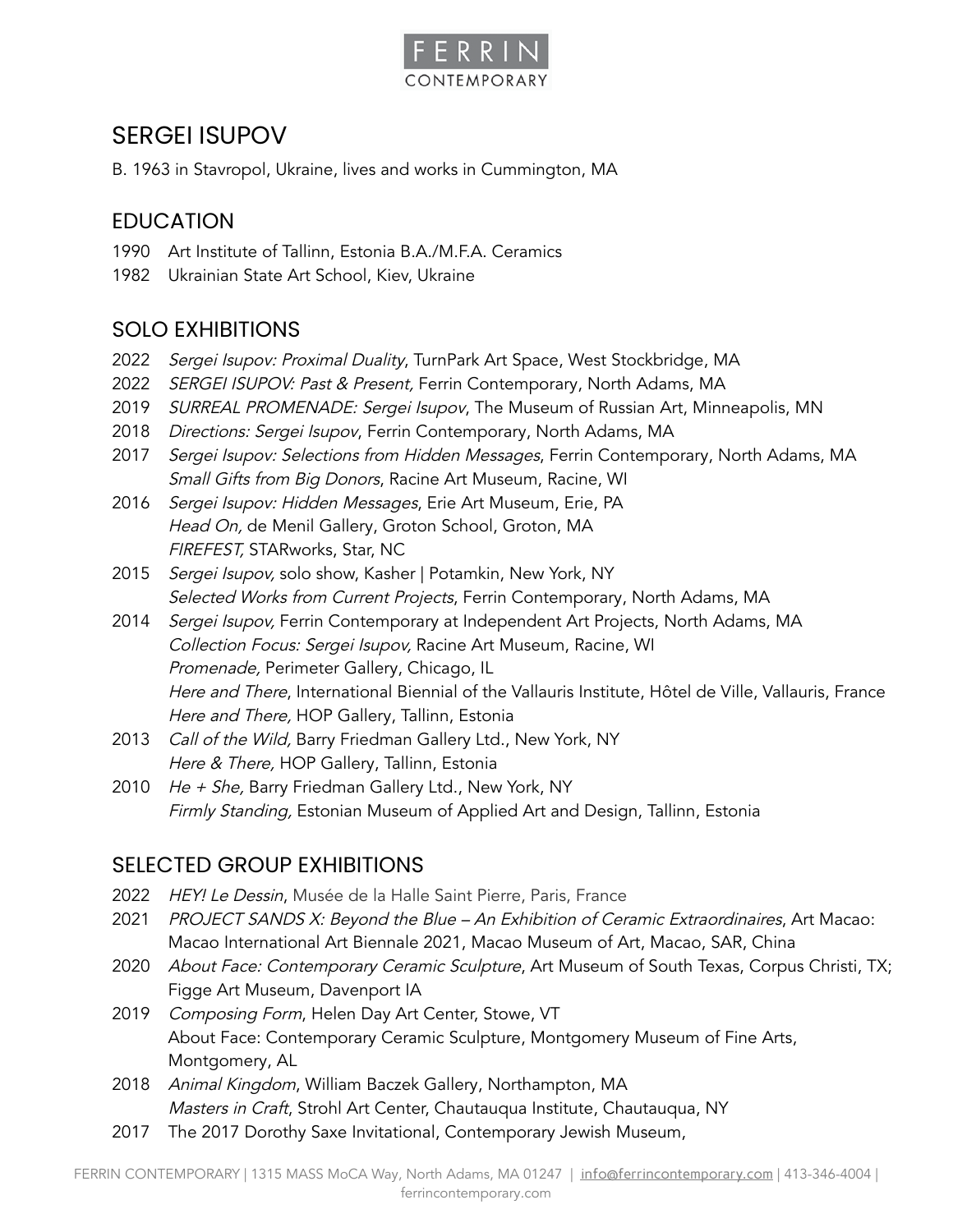

San Francisco, CA Sergei Isupov: Selections from Hidden Messages, Ferrin Contemporary, North Adams, MA Alice in Wonderland, Officinesaffi, Milan, Italy 2016 Alice in Wonderland, Guldagergaard, Skælskør, Denmark GROWLERFEST, Lawrence Art Center, Lawrence, KS NCECA pre-conference, exhibition & workshop, Lawrence Art Center, Lawrence, KS Recent American Ceramics from the Collection, Daum Museum, Sedalia, MO 2015 Selfies: 50 at 50, Southwest School of Art, San Antonio, Texas Fashion in Art, Abmeyer + Wood Fine Art, Seattle, WA ErotiCLAY, The Clay Studio, Philadelphia Selected Works from Current Projects, Ferrin Contemporary at Independent Art Projects, North Adams, MA Everything is All White, Kasher | Potamkin, New York, NY Immersion: Becoming You, Kate Shin Gallery, Waterfall Mansion, New York, NY InCiteful Clay, Touring Exhibition, Topeka & Shawnee County Public Library, Topeka, KS, CSU, Dominguez Hills, Carson, CA "Convergence and Transcendence," Icheon Special Exhibition at "Color: Ceramic Spectrum," Gyeonggi International Ceramic Biennale 2015, Republic of Korea Family Affair: Sergei Isupov, Kadri Parnamets, Roosi Parnamets, Independent Art Projects, North Adams, MA Revealing Identity, Concord Art Association, Concord, MA Of Earth <sup>+</sup> Sea: Contemporary Artists Respond to the New Bedford Whaling Museum Collection, New Bedford Whaling Museum, New Bedford, MA Ten-In-One, Mesa Contemporary Arts Center, Tempe, AZ A Clay Bestiary, Hunterdon Art Museum, Clinton, NJ 2014 Intangible Beauty: Beautiful Women and the Endless Void, Kasher | Potamkin, New York, NY Craft Matters, Schick Art Gallery, Skidmore College, Saratoga Springs, NY InCiteful Clay, Touring Exhibition, Foosaner Art Museum, Mebourne, FL, Arkansas Art Center, Little Rock, AR, Woodbury Art Museum, Orem, UT Collaboration and Revelation, Kohler Arts and Industry 40th Anniversary Exhibition, John Michael Kohler Arts Center, Sheboygan, WI Ten-In-One, Mesa Contemporary Arts Center, Tempe, AZ Contemporary Figure, Deedee Shattuck Gallery, Westport, MA Body Language, Albany International Airport, Albany, NY 2013 Body and Soul, Musuem of Arts and Design, New York, NY Clay Bodies, Barry Friedman Ltd., New York, NY SOFA: CHICAGO, presented by Barry Friedman, Chicago, IL Animal Stories, Gardiner Museum, Toronto, Canada 2012 Heated Exchange, Vulcan Materials Gallery, Alabama School of Fine Art, Birmingham, AL Clay and Prints: 8 Artists in Two Mediums, Davidson Galleries, Seattle, WA Sergei Isupov, Molly Hatch, Nanny Vonnegut, Zea Mays Printmaking 2011 Collective Minds: Selections from the Contemporary Ceramic Collection of Patrick Doust and Richard North, Springfield Museum of Art, Springfield, IL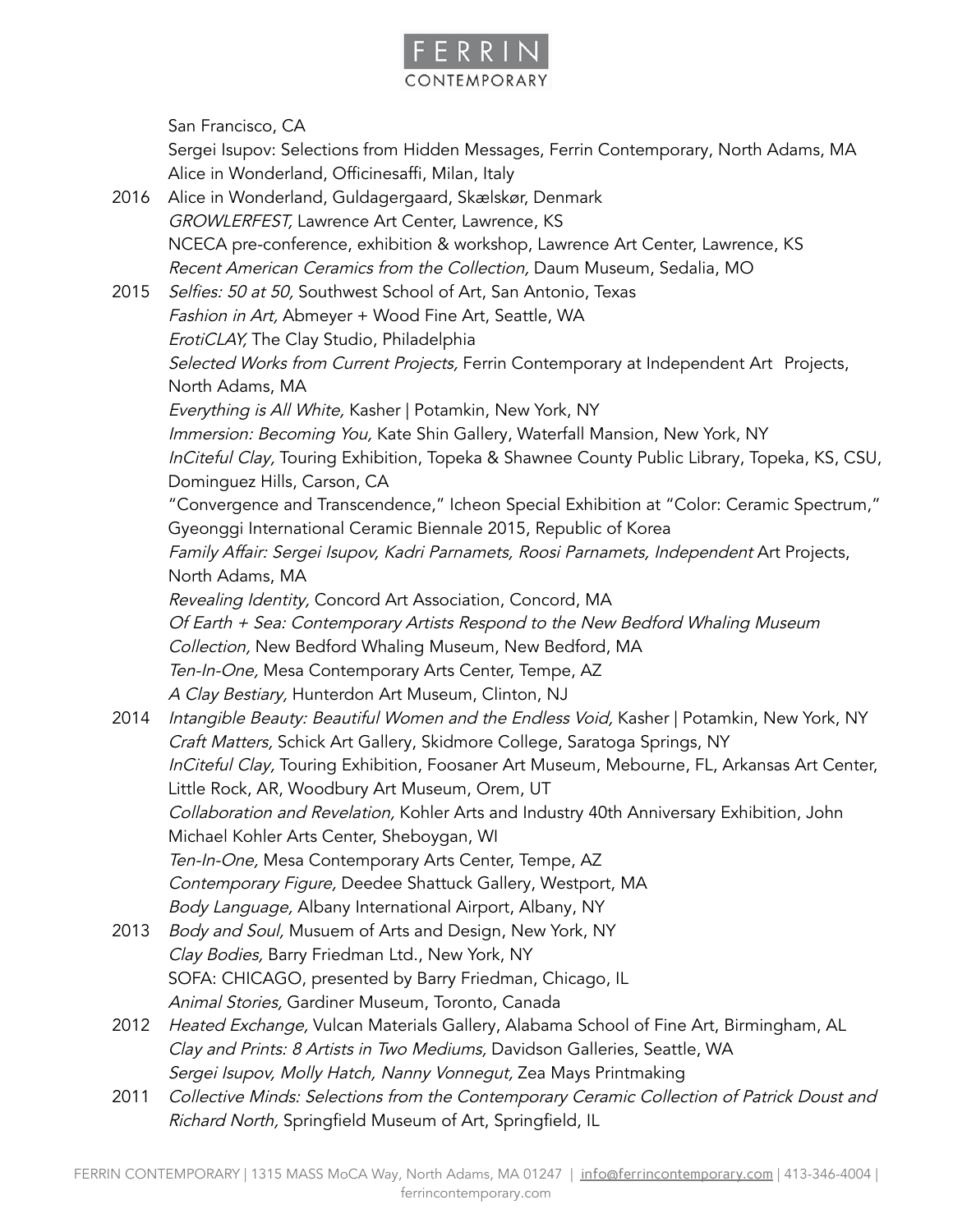

Claybodies: Reinterpreting the Figure, Hunterdon Art Museum, Clinton, NJ Luminous Impressions: Selections from Littleton Studios, The Art Galleries, Florida Gulf Coast University, Fort Myers, FL 2010 The Perfect Fit: Shoes Tell Stories, Albany Institute, Albany, NY Nude in Chicago, Perimeter Gallery, Chicago, IL Different Lines: Drawings by Craft Artists, Fuller Craft Museum, Brockton, MA Couples, Ferrin Gallery, Pittsfield, MA ReObjectification, Ferrin Gallery, Pittsfield, MA The Hermaphrodites: Living in Two Worlds, Wexler Gallery, Philadelphia, PA Transcending the Figure: Contemporary Ceramics, The Dairy Barn Arts Center, Athens, OH Corporeal Manifestations, Mutter Museum of The College of Physicians of Philadelphia, PA Illumination, Bard College at Simon's Rock, Great Barrington, MA 2009 Figuration to Fragmentation: The Human Form in Contemporary Ceramic Sculpture, Morlan Gallery, Transylvania University, Lexington, KY The Perfect Fit: Shoes Tell Stories, Fuller Craft Museum, Brockton, MA Steeped in History: The Art of Tea, Fowler Museum at UCLA, Los Angeles, CA 2008 Voices, 2008 NCECA Invitational Exhibition, Pittsburgh, PA Permanently MAD: Revealing the Collection, Museum of Arts + Design, New York, NY 2007 Shy Boy, She Devil, and Isis: The Art of Conceptual Craft, Selections from the Wornick Collection, Museum of Fine Arts, Boston, MA The Diane and Sandy Besser Collection: A Gift to the Fine Arts Museums of San Francisco 2006 Harvey K. Littleton and Friends: A Legacy of Transforming Object, Image and Idea, Western Carolina University Museum of Fine Art, Dullowhee, NC Resident and Invited International Artist Exhibition, Archie Bray Foundation, North Gallery, Helena, MT Surface Tension, JamFactory Contemporary Craft and Design, Adelaide, South Australia Life Insight: The Human Experience, The Kentucky Museum of Art & Craft, Louisville, KY The Body Ceramic, Morlan Gallery, Transylvania University, Lexington, KY The Edges of Grace: Provocative, Uncommon Craft, Fuller Craft Museum, Brockton, MA 2005 The Artful Teapot: 20th Century Expressions from the Kamm Collection, Peabody Essex Museum, Salem, MA; Curator, Garth Clark A Tale to Tell, John Michael Kohler Art Center, Sheboygan, WI Transformations: the Language of Craft, National Gallery of Australia, Canberra, Australia 120 Definitions of Temptation, Korea Cheongju International Craft Biennale 2005, International Invitational Exhibition, Cheongju Arts Center, Cheongju City, Republic of Korea 30 Ceramic Sculptors, John Natsoulas Gallery, Davis, CA Portraiture: Patron, Artist, Subject, Ferrin Gallery, Lenox, MA House of Wonder: Surrealism + Still Life + Objects of Curiosity, Ferrin Gallery, Lenox, MA Terra Sutra: Erotica II, Montage Gallery, Baltimore, MD Excess: <sup>A</sup> Group Exhibition, The Clay Studio, Philadelphia, PA 35th Annual Ceramics Exhibition, Faunatical: Ceramic Artists and the Forms of Nature, Crossman Gallery, Whitewater, WI Particles of Passion: The Art of Clay, Academy of Art Museum, Easton, MD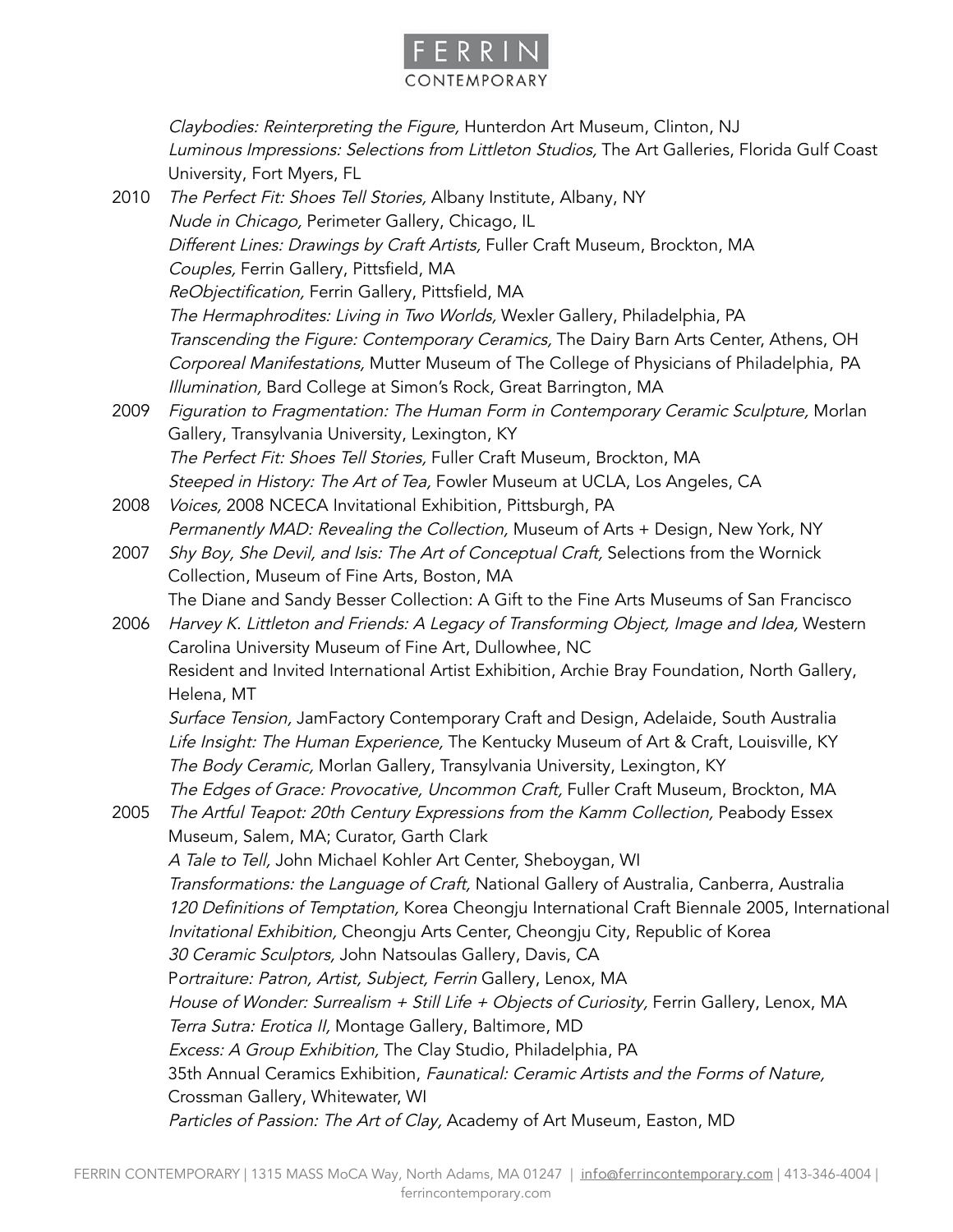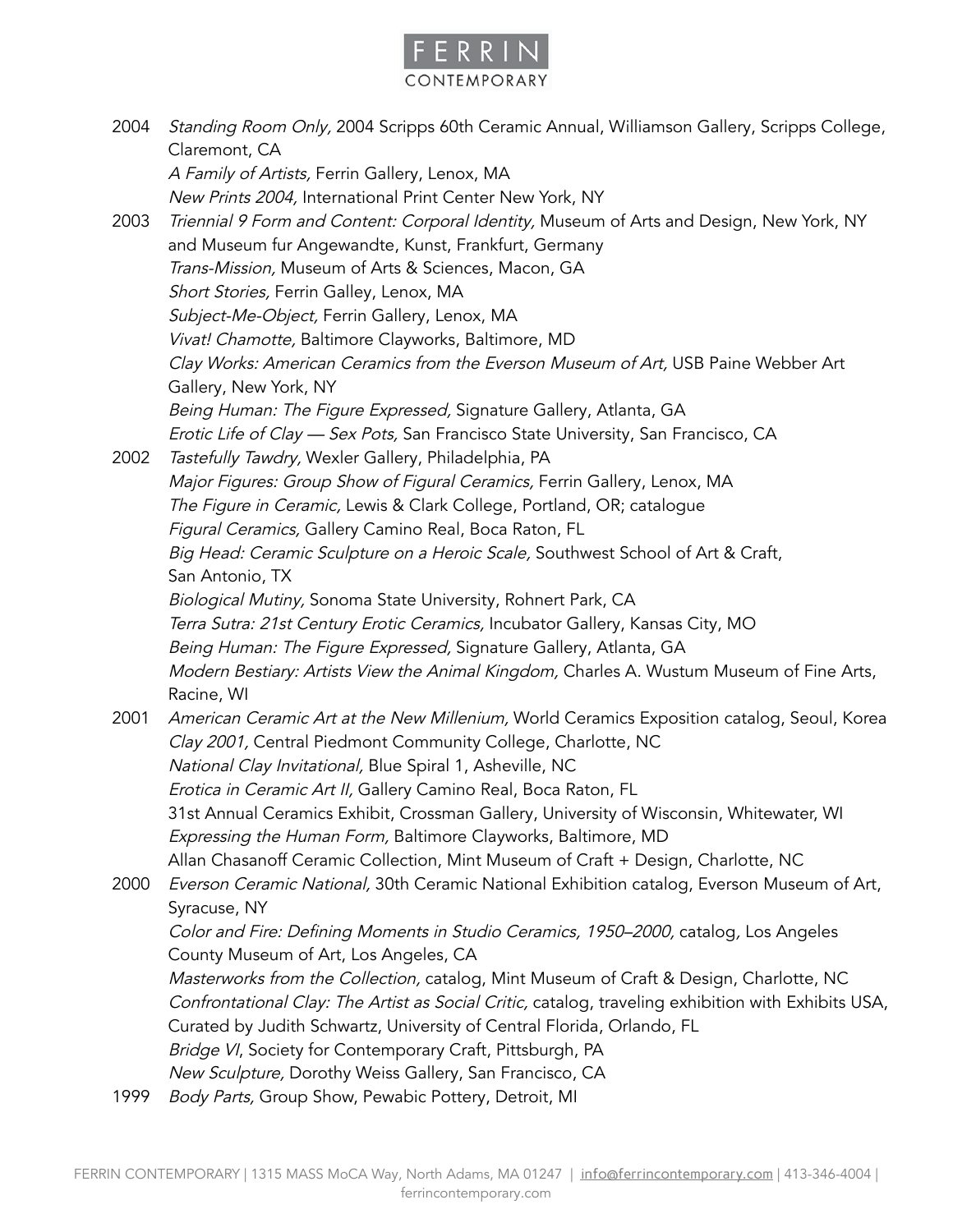

The Nude in Clay II, Perimeter Gallery, Chicago, IL, Wustum Museum of Fine Art, Racine WI, Curator Karen Johnson Boyd

- 1998 Self Portraiture in Contemporary Art, Group Show, J.B. Speed Museum, Louisville, KY 5th Scripps Ceramic Annual, Scripps College, Claremont, CA, Curator Cindy Kolodziejski Fletcher Challenge Ceramics Award, Auckland Museum, Auckland, New Zealand, Juror Torbjorn Kvasbo To Have and To Hold, Spruill Center Gallery, Atlanta, GA Dress Up, Wustum Museum of Fine Art, Racine, WI
- 1997 New Clay, Two-Person Show, Dorothy Weiss Gallery, San Francisco, CA All Figural: Many Media, Contemporary Art from the Kamm Collection, California State University, Northridge, CA Go Figure: A National Ceramic Invitational, Montgomery College, Rockville, MD, Curator Kevin Hluch
- 1996 Altered States: Contemporary American Ceramics, Denver Center for the Visual Arts, Denver, CO Bags and Baggage: New Form/New Function, Arrowmont School for the Arts, Juror, Ruth Cloudman, Gatlinburg, TN
- 1993 International Art Expo, Exhibition Center, Seoul, Korea International Symposium, St. Petersburg, Russia International Symposium, Kecskemet, Hungary From Dreams to Reality: Northern European Art, Traveling the Baltic, Sweden, Finland, Norway, Denmark
- 1992 Eastern European Ceramics, The Clay Studio, Philadelphia, PA, Traveling USA
- 1990 New Soviet Art, Fourth Dimension Gallery, San Francisco, CA USSR Ceramists, Charity Exposition, Hammer Center, Moscow, Russia Oslo International Ceramics Symposium, Oslo, Norway

## RESIDENCIES, WORKSHOPS AND LECTURES

- 2020 The Ceramics Congress Korea 2020, Internationally Online Conference, The Ceramic School
- 2019 Figural Sculpture: Ideation to Materialization, Studio Asuurheraamika, Tallin, Estonia Figural Sculpture: Ideation to Materialization, Project Art, Cummington, MA
- 2018 Figure—Ground: Illustrated Sculpture Workshop, Project Art, Cummington, MA Figure—Ground: Illustrated Sculpture Workshop, Studio Asuurheraamika, Tallin, Estonia
- 2017 Figure—Ground: Illustrated Sculpture Workshop, Project Art, Cummington, MA Firefest, Guldageraard International Ceramic Research Center, Skælskør, Denmark Master Potter Series: Sergei Isupov "Layered in Surreality," Workshop, Walnut Creek Center for Community Arts, Walnut Creek, CA Lecture, San Jose State University, San Jose, CA
	- Lecture, Sierra Nevada College, Holman Arts and Media Center, Incline Village, NV
- 2016 Visiting Artist Workshop, Community Clay Association at the College of Lake County, Grayslake, IL NCECA Pre-conference Workshop, Lawrence KS Firefest, Starworks, Star, NC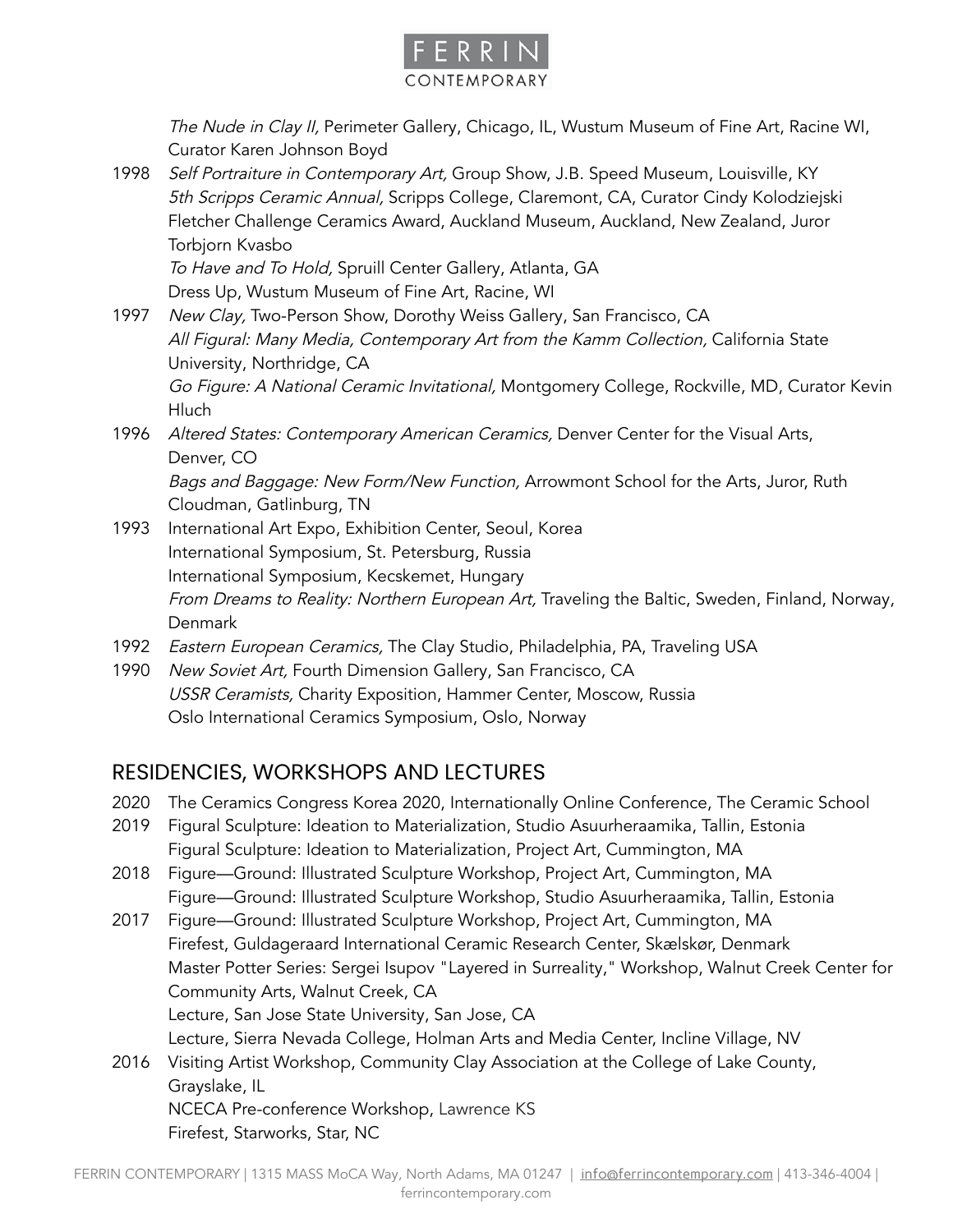

- 2015 Artist-in-Residence and workshop presenter, Blue Line Arts, Roseville, CA
- 2014 Erie Art Museum, Erie, PA, Lecture and Juror of annual exhibition
- 2012-3 Guldagergaard International Ceramic Research Center, Skælskø, Denmark
- 2012 Alabama Clay Conference, Birmingham, AL Image and Form Workshop, Travel Arte, San Juan, Puerto Rico
- 2009 Mesa Contemporary Arts Center, Workshop, Mesa, AZ Kohilia, Estonia
- 2008 James Renwick Alliance Distinguished Lecture, Renwick Museum of the Smithsonian Institution Washington, DC
	- James Renwick Alliance Distinguished Workshop, Corcoran College of Art + Design, Washington, DC
	- Metropolitan State College of Denver, Workshop and Lecture
- 2007 International Ceramics Studio, Artist Residency, Kecskemet, Hungary University of Tallinn, Artist in Residence, Tallinn, Estonia
- 2006 Australian National University, Canberra, Australia, Lecture and Workshop National Gallery of Australia, Canberra, Australia, Artist Talk JamFactory, Adelaide, South Australia, Artist in Residence Archie Bray Foundation, Helena, MT, Artist in Residence, International Symposium Penland School of Craft, Penland, NC, Figurative Sculpture in Porcelain, three-week session
- 2005 New Mexico State University, Las Cruces, NM, Workshop Presentation California Conference for the Advancement of Ceramic Art, Davis, CA; Guest Artist, Lecture and Workshop Presentation Yixing Conference, Yixing, China, Guest Artist
- 2004 Hawaii Craftsmen Society, Honolulu, HI, Workshop Presentation Huinoeau Art Center, Maui, HI, Slide Show Kawai Crafts Guild, Kawai, HI; Workshop Presentation
- 2003 John Michael Kohler Arts Center Arts/Industry Program at Kohler Company, Kohler, WI Artist in Residence, Littleton Studios, Spruce Pine, NC Clay Art Center, Port Chester, NY, Workshop Presentation Santa Fe Clay; Santa Fe, NM; Visiting Artist American Craft Council Southeast Regional Conference, Longwood College, Farmville, VA, Workshop Presentation
- 2001 NCECA, Charlotte, NC, Demonstrating Artist State University of New York, New Paltz, NY, Workshop Presentation
- 2000 Rhode Island School of Design, Providence, RI, Workshop Presentation Figurative Sculpture in Porcelain, Penland School of Craft, Penland, NC, Two-week session Everson Museum of Art, Syracuse, NY, Ceramic National Panel Lill Street Art Center, Chicago, IL, Lecture and Demonstration Carnegie Museum of Art and Society for Contemporary Craft, Pittsburgh, PA, Lecture Littleton Studios, Spruce Pine, NC
- 1999 SOFA New York, NYC, Interview with Judith Schwartz University of Akron, Myers School of Art, Akron, OH, Workshop Presentation Southern Illinois University, Edwardsville, IL, Workshop Presentation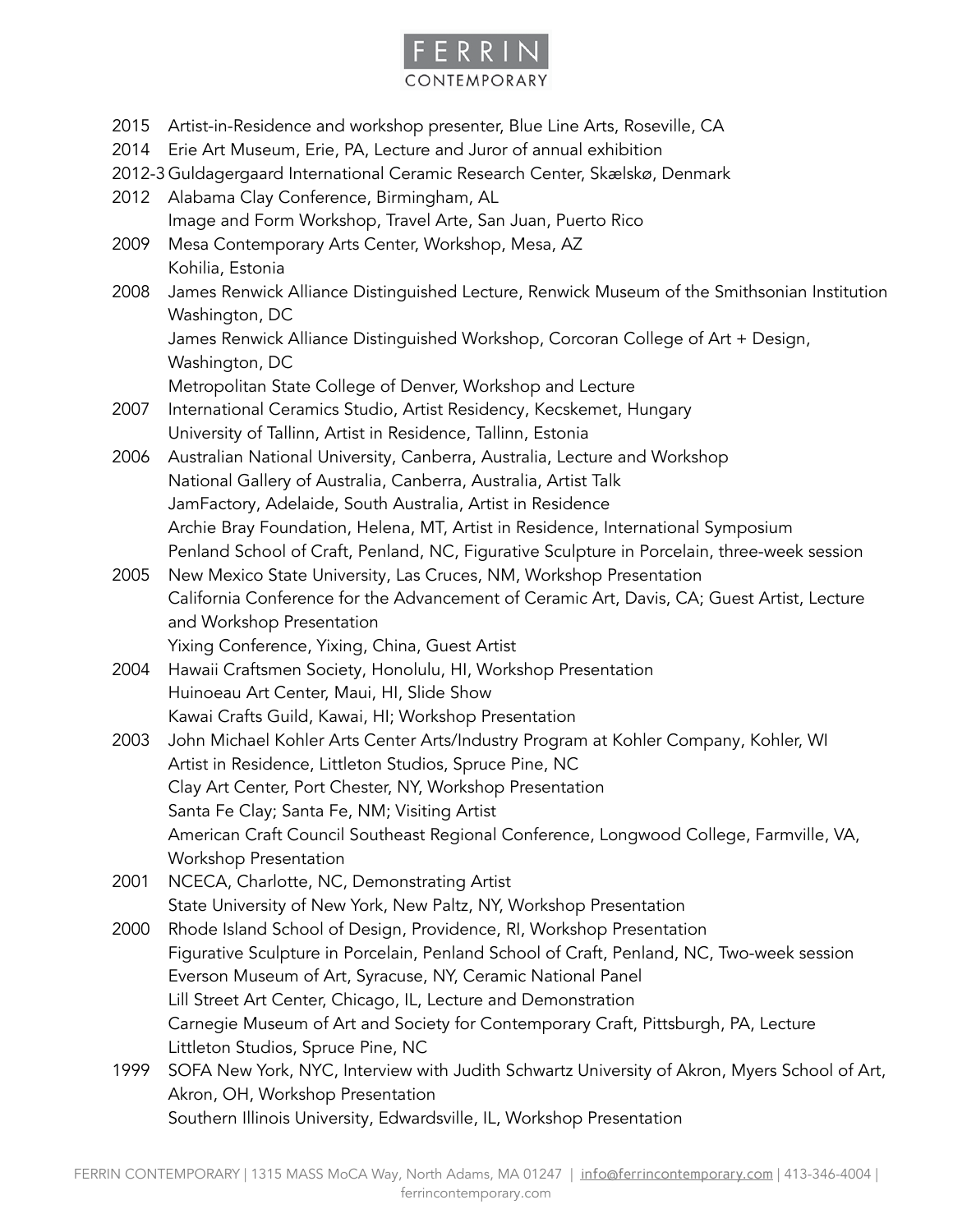

- 1998 Spruill Center for the Arts, Atlanta, GA, Workshop Presentation Greenwich House Pottery, NYC, NY, Workshop Presentation New York University, NYC, NY, Workshop Presentation Scripps College, Los Angeles, CA, Workshop Presentation
- 1997 Renwick Museum of the Smithsonian Institution, Workshop Presentation, Washington DC SOFA Miami 1997, Miami, FL, Slide Presentation
- 1996 Indiana State University Southeast, New Albany, IN, Workshop Presentation
- 1995 Tyler School of Art, Temple University, Philadelphia, PA, Slide Lecture
- 1994 University of Kentucky, Lexington, KY, Slide Lecture
- 1993 International Ceramics Studio, Kecskemét, Hungary
- 1990 Oslo International Ceramics Symposium, Oslo, Norway

#### AWARDS

- 2001 Louis Comfort Tiffany Biennial Award
- 1996 Smithsonian Craft Show Top Award for Excellence, Washington, DC
- 1995 Juror's Merit Award for Excellence in Ceramics; Transitions '95, Kentucky Arts Council Marketing Program
- 1993 Director's Scholarship, Six-week Residency, International Ceramics Center, Kecskemet, Hungary
- 1991 Best Young Estonian Artist (Under Age 30) by the Union of Artists of Estonia Prize of the Ministry of Culture of Estonia
- 1990 Invitation Scholarship to 1990 Oslo International Ceramics Symposium

## MUSEUM COLLECTIONS

Arkansas Center for the Decorative Arts, Little Rock, AR Arizona State University (Art Museum, Tempe, AZ Carnegie Museum of Art, Pittsburgh, PA Daum Museum of Contemporary Art, Sedalia, MO de Young Museum, San Francisco, CA Everson Museum of Art, Syracuse, NY Fine Arts Museum of San Francisco, CA Fuller Craft Museum, Brockton, MA Houston Museum of Art, Houston, TX Mint Museum of Craft & Design, Charlotte, NC Mobile Museum of Art, Mobile, AB Museum of Fine Art, Boston, MA Sparta Teapot Museum, Sparta, NC Racine Art Museum, Racine, WI Tallinn Museum of Applied Art, Estonia Museum of Applied Art, Tuman, Russia Museum of Contemporary Ceramics, Summe, Ukraine Rocky Mount Arts Center, Rocky Mount, NC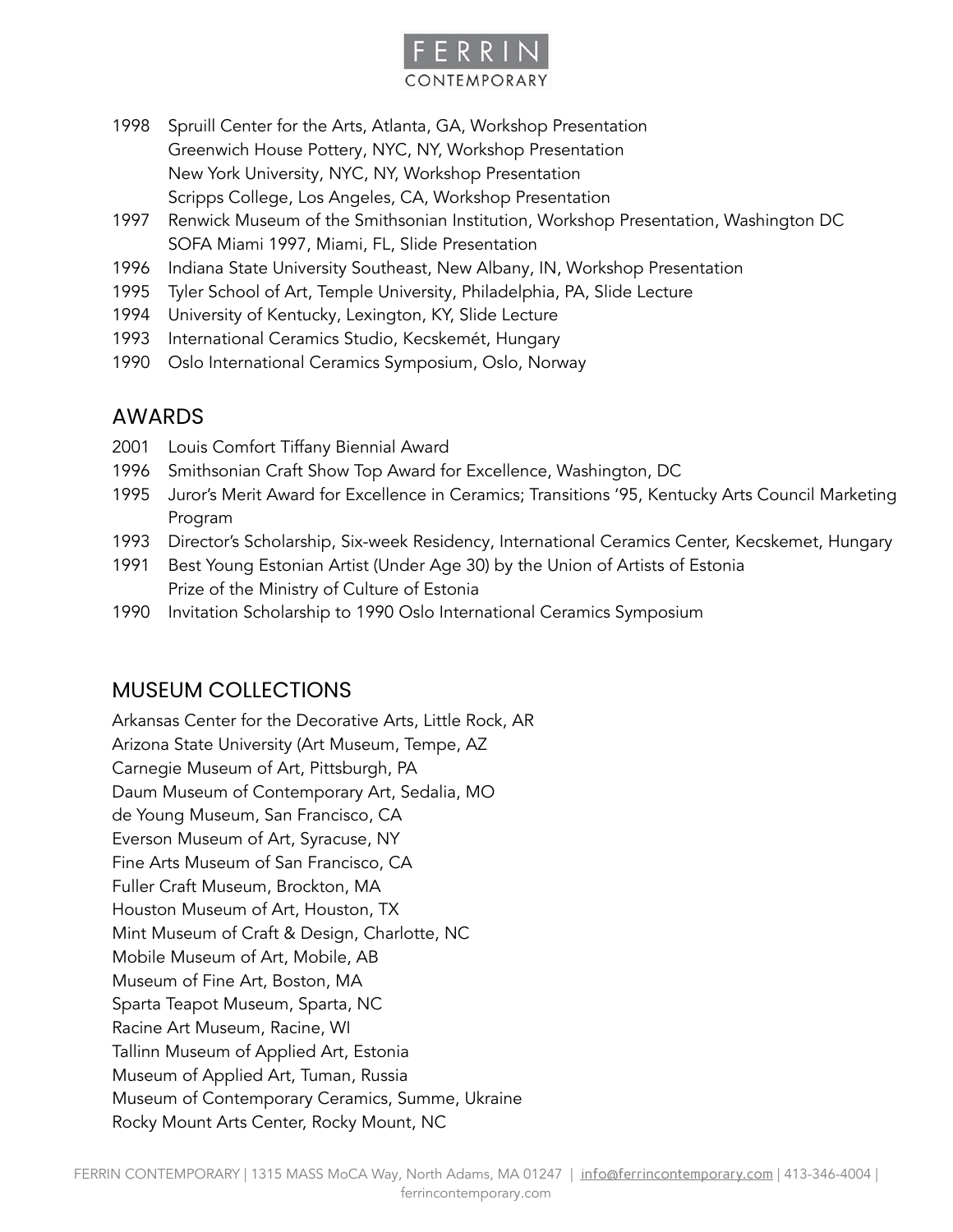

Oslo Museum of Applied Art, Oslo, Norway National Gallery of Australia, Canberra, Australia Norwegian Museum of Art, Trondheim, Norway Museum of Arts + Design, New York, NY Museum of International Ceramics, Keckemet, Hungary Museum fur Angewandte, Kunst, Frankfurt, Germany Western Carolina University, Cullowhee, NC

## PUBLICATIONS

- 2018 "Ferrin Contemporary Gallery, It's about some sort of transition or searching," John Seven, The Berkshire Eagle, May, 14, 2018
- 2016 "Family Affair: Isupov and Pärnamets," Anthony Stellacio, Ceramics: Art and Perception, No. 103, 2016

Heads Up in Groton, MA, Nancye Tuttle, Lowell Sun website, January 18, 2016

- 2015 "Sergei Isupov's Surreal Ceramics Combine Paintings with Sculpture," Anna Carey, Hi Fructose, The New Contemporary Art Magazine, November 24, 2015
- 2014 "Sergei Isupov's Surreal Ceramics Combine Paintings with Sculpture," Anna CareyPosted, Aug 29, 2014

"The Contemporary figure," Dedee Shattuck Gallery, exhibition catalog, Westport, MA, 2014, 22–25

"Craft Matters," Schick Art Gallery, Skidmore College, Saratoga Springs, NY, 2014 "Collection Focus: Sergei Isupov at RAM," 2014, Racine Art Museum, Racine, WA "A Clay Bestiary," video, Bill Ivie, Hunterdon Art Museum, Clinton, NJ, Dec. 2014 "Sergei Isupov's Surreal Ceramics Combine Paintings with Sculpture," Anna Carey, High-Fructose, August

"New Sergei Isupov work added to the collection," Nicole Lechner, ASU Museum blog, June, 2014

"Captured Imagination: The Enigma of Sergei Isupov," Anthony E. Stellaccio, Ceramics Monthly, May 2014, pgs 49–52

"Sergei Isupov: Un misterio dentro de un puzzle, dentro de un enigma," Antonio Vivas, Revista Internacional Ceramica, No. 135 2014, pgs 126–129

- 2013 "Sergei Isupov," Doug McClemont, Art News, Oct 2013 "Flights of Fantasy," Karine Tsoumis, Gardiner Museum, Toronto, CA, 2013, pgs 20–22 "Breaking Through Illusions: Sergei Isupov," David Jones, Ceramics: Art & Perception; Issue 91, p92
- 2009 "Nature Is Right Outside My Door," Financial Times, Brook Mason, July 25 2009 Androgyny, Catalog for Solo Exhibition, Mesa Contemporary Arts Center, Mesa, AZ; Daum Museum of Art, Sedalia, MO, Essay by Sonya Bekkerman
- 2008 Shy Boy, She Devil, and Isis: The Art of Conceptual Craft, Gerald W. R. Ward and Julie M. Muniz, MFA Publications, 2008 Confrontational Ceramics, Dr. Judith Schwartz, 2008, (Philadelphia, PA: University of Pennsylvania Press)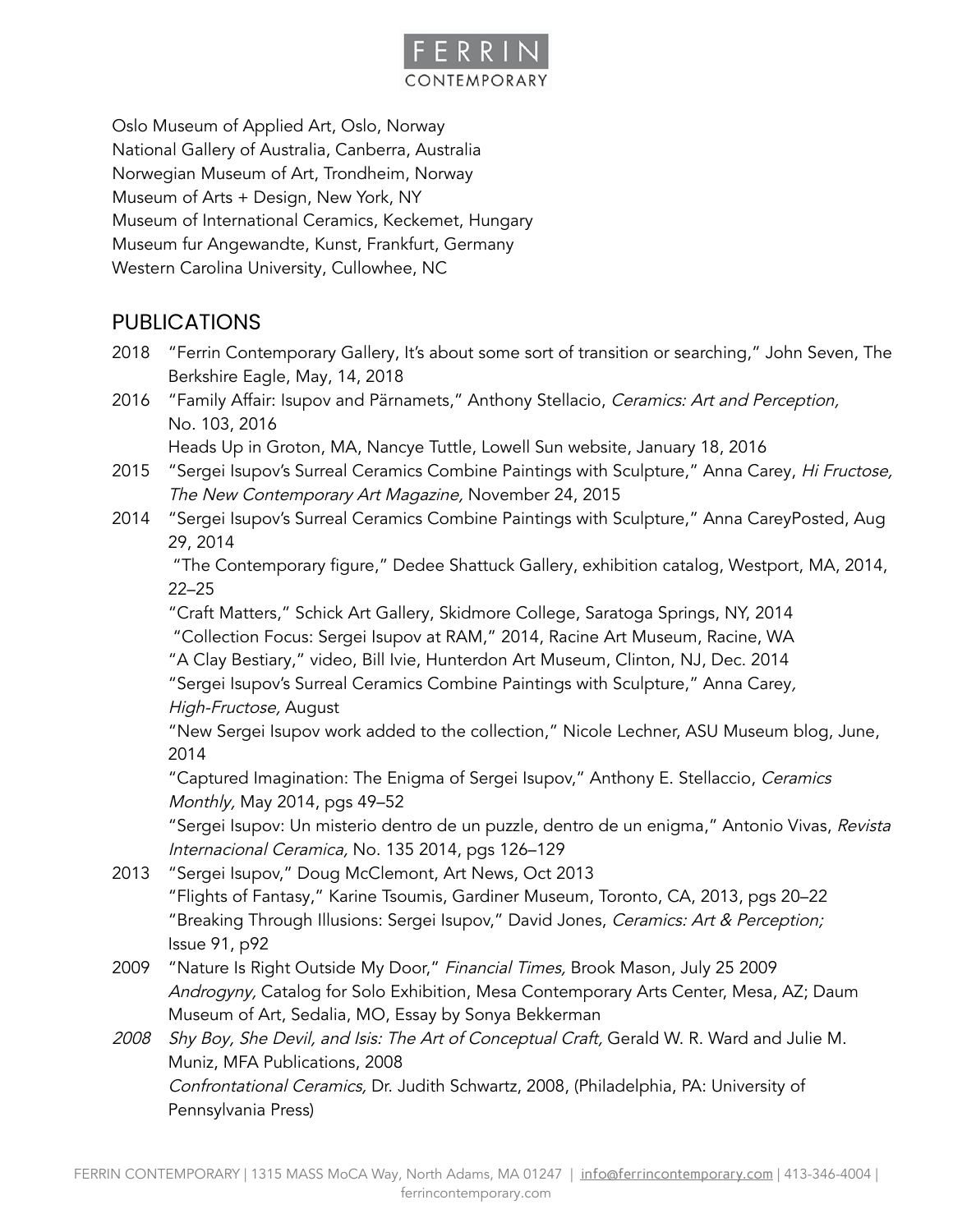

Masters: Porcelain, Curated by Richard Burkett, 2008, Lark Books, (New York, NY: Sterling Publishing), pgs 64–71 Voices: Invitational Exhibition, 2008, National Council on Education for the Ceramic Arts The Basso & Brooke Issue, "Ornament," Summer 2008, "Lullabies" Shy Boy, She Devil, and Isis: The Art of Conceptual Craft, Selections from the Wornick Collection, Gerald 2007 W.R. Ward, Julie Muniz, Matthew Kangas (Boston, MA: MFA Publications) 2007 2006 "Teapots: Makers and Collectors," Dona Z. Meilach, (New York, NY: Schiffer Publishing) "Art show a study in body language," Mary Daniels, Chicago Tribune, November 5, 2006 2005 The Figure in Clay, 2005. Lark Books, Sterling Publishing The Ceramic Narrative; Matthias Osterman, 2005; A&C Black Publishers, London, UK "On the Cover," Chronogram, July 2005, Kingston, NY, cover and pg 12 Dual Vision: The Simona and Jerome Chazen Collection, Museum of Arts & Design, New York, 2005 Electric Kiln Ceramics, Richard Zakin, 2005 Thirty Ceramic Sculptors, 2005, John Natsoulas Press, Davis, CA Making Marks: Discovering the Ceramic Surface, Robin Hopper, 2004, KP Books, Lola, WI, pgs 169, 294 2004 "All Fired Up," Bobbie Leigh, Art and Antiques, May 2004 500 Figures in Clay: Ceramic Artists Celebrate the Human Form, 2004, Lark Books (New York, NY: Sterling Publishing), pgs 21, 160 2003 "Trans Mission" by Andy Nasisse, Kerameiki Techni, International Ceramic Art Review, Issue 44, 2003 Sex Pots: Eroticism in Ceramics, Paul Mathieu, 2003 (Rutgers, NJ: Rutgers University Press), pg 150–151 American Style, "Fragile," Jane Friedman, 2003 "Sergei Isupov – On Multistable Ground," Glen Brown, Ceramic Arts & Perception, 2003, Issue 51 Penland Book of Ceramics: Masterclasses in Ceramic Techniques, Deborah Morgenthal, Lark Books, (New York, NY: Sterling Publishing) 2003, pgs title page,170–185 2002 500 Teapots: Contemporary Explorations of a Timeless Design, 2002, Kathy Triplett, Lark Books, (New York, NY: Sterling Publishing) 2001 "Statuettes" Susan Barry, Kerameiki Techni - International Ceramic Art Review, Issue 38, August 2001 Postmodern Ceramics, Mark Del Vecchio, 2001 (New York, NY: Thames & Hudson), pgs 151, 201-201 "Ceramic National 2000," Janice T. Paine, American Craft Magazine, October 2001 The Artful Teapot, Garth Clark, (New York, NY: Watson-Guptill Publications) 2001 2000 "Erotic Clay," Ceramics Monthly, April 2000 Allan Chasanoff Ceramic Collection, Mary Douglas, ed., Mint Museum of Craft + Design, Charlotte, NC Teapots Transformed: Exploration of an Object, Leslie Ferrin (Madison, WI: Guild Publishing) 2000